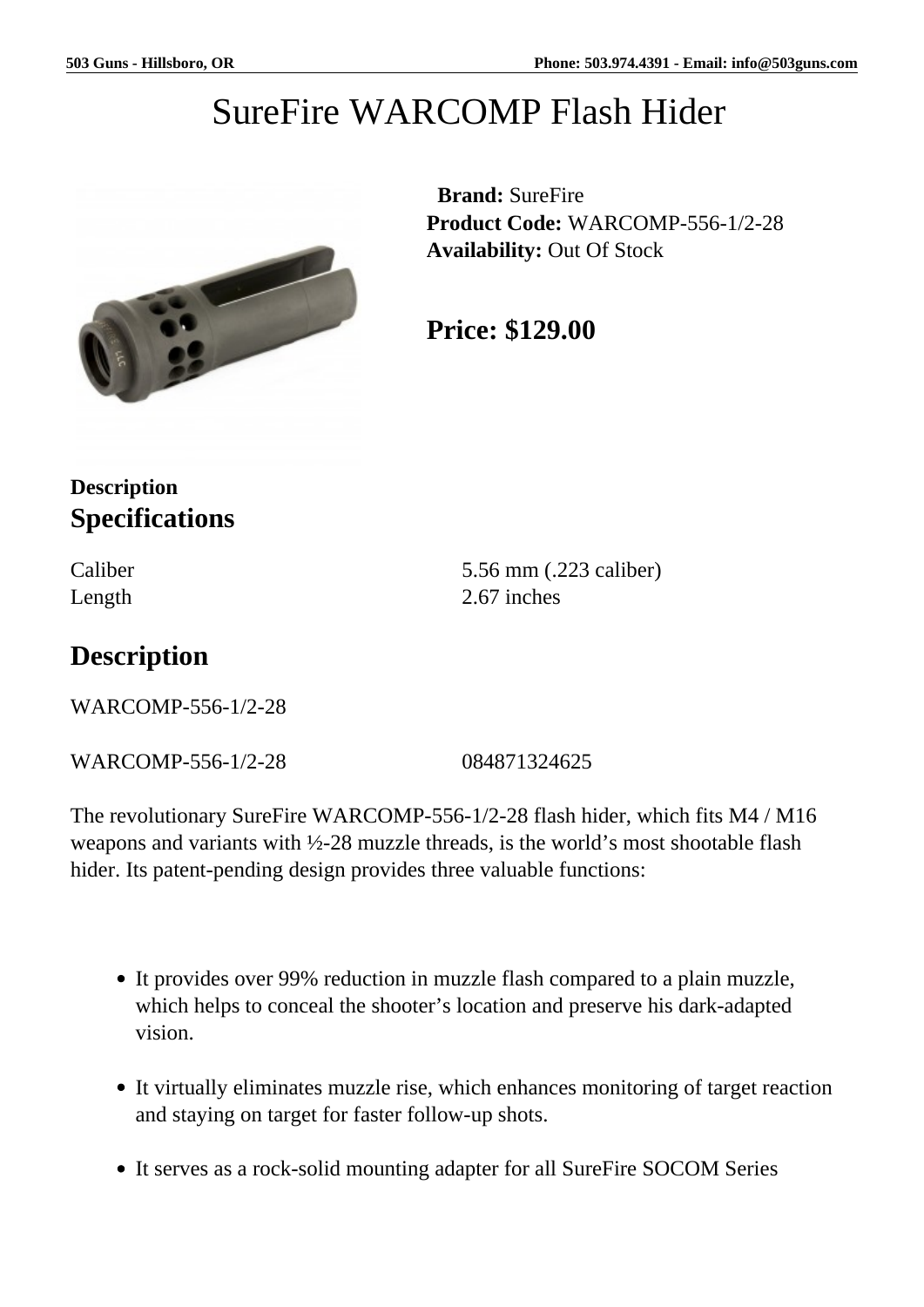5.56mm Fast-Attach<sup>®</sup> suppressors, including our SOCOM556-RC model, which placed first in the most extensive and rigorous suppressor testing ever conducted by US Special Operations Command.

Precision machined from US Mill-certified heat-treated stainless steel bar stock including high-precision single-point cut threads for optimum thread interface the WARCOMP-556-1/2-28 features an Ionbond DLC coating to provide maximum protection under harsh environmental conditions and to facilitate cleaning even after extreme use.

When used in conjunction with a SureFire SOCOM Series Fast-Attach suppressor, the WARCOMP provides multiple bearing surfaces to ensure superior suppressor alignment and prevent any ringing of tines inside the suppressor. A rear labyrinth seal mitigates gas leaking from the back of a suppressor, minimizes potential carbon buildup in the indexing system, and facilitates suppressor removal after extended firing. Every SureFire WarComp is individually inspected for concentricity and alignment.

For rock-solid mounting of a SOCOM Series suppressor, unparalleled flash reduction, and minimizing muzzle rise, there's literally nothing like a SureFire WarComp—the world's most shootable flash hider.

**FITS:** M4, M16 and variants with ½-28 muzzle threads

For WarComp model fitting 7.62 mm (.308 caliber) rifles with 5/8-24 muzzle threads, see [WarComp 762.](https://www.surefire.com/warcomp-762-5-8-24.html)

**MOUNTS:** All SureFire SOCOM Series 5.56mm /.223 caliber sound suppressors

**NOTE: SureFire SOCOM Series Fast-Attach sound suppressors and currentmodel WarComps, muzzle brake and flash hider adapters are NOT compatible with previous (non-SOCOM) SureFire Fast-Attach sound suppressors, muzzle brakes, or flash hiders.** 

Features

- Patent-pending design provides over 99% flash elimination; virtually eliminates muzzle rise
- Serves as rock-solid mounting adapter for SureFire SOCOM suppressors
- Multiple bearing surfaces provide suppressor alignment and prevent tines from ringing inside suppressor